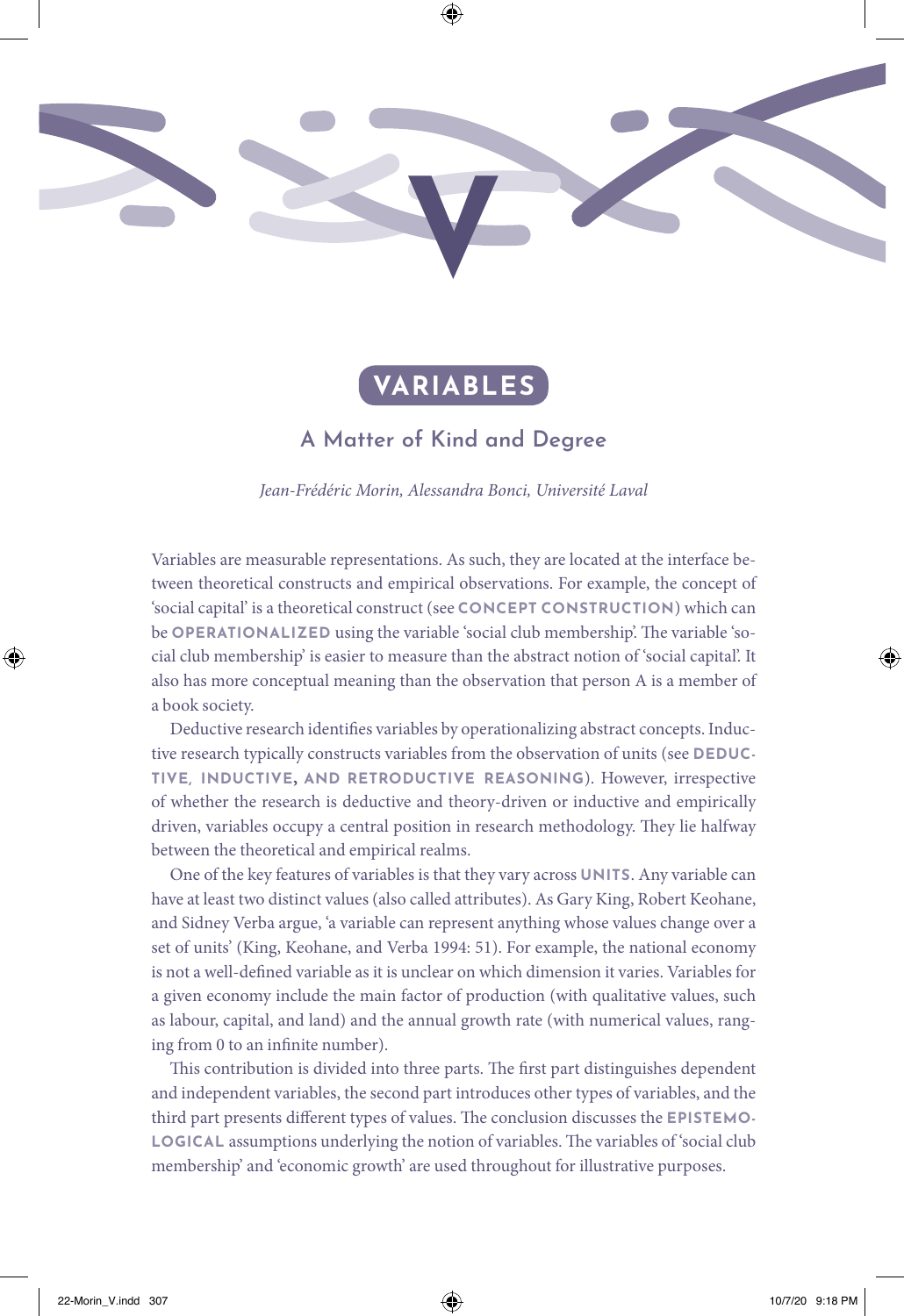### **DEPENDENT AND INDEPENDENT VARIABLES**

In positivism, research aims to identify a causal relationship between two different types of variables (see **POSITIVISM, POST-POSITIVISM, AND SOCIAL SCIENCE)**. The first type is the independent variable (IV), otherwise known as the explanatory variable, predictor variable, treatment variable, input variable, explanans, or X variable. The second type is the dependent variable (DV), also known as the explained variable, predicted variable, response variable, output variable, explanandum, or Y variable. The independent variable is a potential cause of the dependent variable. For example, we could argue that the more people are members of social clubs, the higher their life expectancy. In this case, 'social club membership' is the independent variable because it does not depend on life expectancy, and 'life expectancy' is the dependent variable because it depends on social club membership.

**RESEARCH QUESTIONS** typically focus on a dependent variable, rather than an independent variable. For this reason, research projects often examine only one dependent variable, although they may consider several diferent independent variables. In fact, entire research programmes, research communities and, by extension, LITERATURE REVIEWS, are often organized around a single dependent variable. For example, most researchers working on economic growth focus on the causes of economic growth, rather than its consequences. Therefore, the causal relationship between economic growth and economic inequality is more likely to be explored by researchers interested in understanding the causes of inequality, than by experts on economic growth.

**HYPOTHESES** connect independent variables to dependent variables. It is easier to test a causal relationship when the independent variable is genuinely independent (from the dependent variable)—i.e. when the variation of the dependent variable has no impact on the independent variable. For this reason, the independent variable should be logically prior to the dependent variable. In the **HYPOTHESIS** that social club membership increases life expectancy, the independent variable seems to be suffciently independent from the dependent variable. Indeed, it is unlikely that longevity has a causal efect on social club membership at a given age.

It can be difficult to establish whether the independent variable is truly independent, even when it precedes the dependent variable on a temporal level. For example, we can assume that social club membership increases the likelihood of being a candidate in a future election. Social club membership may afect people's perception and encourage them to start a political career (Putnam 2001). However, someone with political ambitions may join diferent social clubs for strategic reasons, as a way of building useful connections. In this case, social club membership would be the dependent variable, rather than the independent variable. Both variables may actually reinforce each other in a positive feedback loop. This can create an **ENDOGENEITY** problem, making it difficult to measure the effect that one variable has on the other.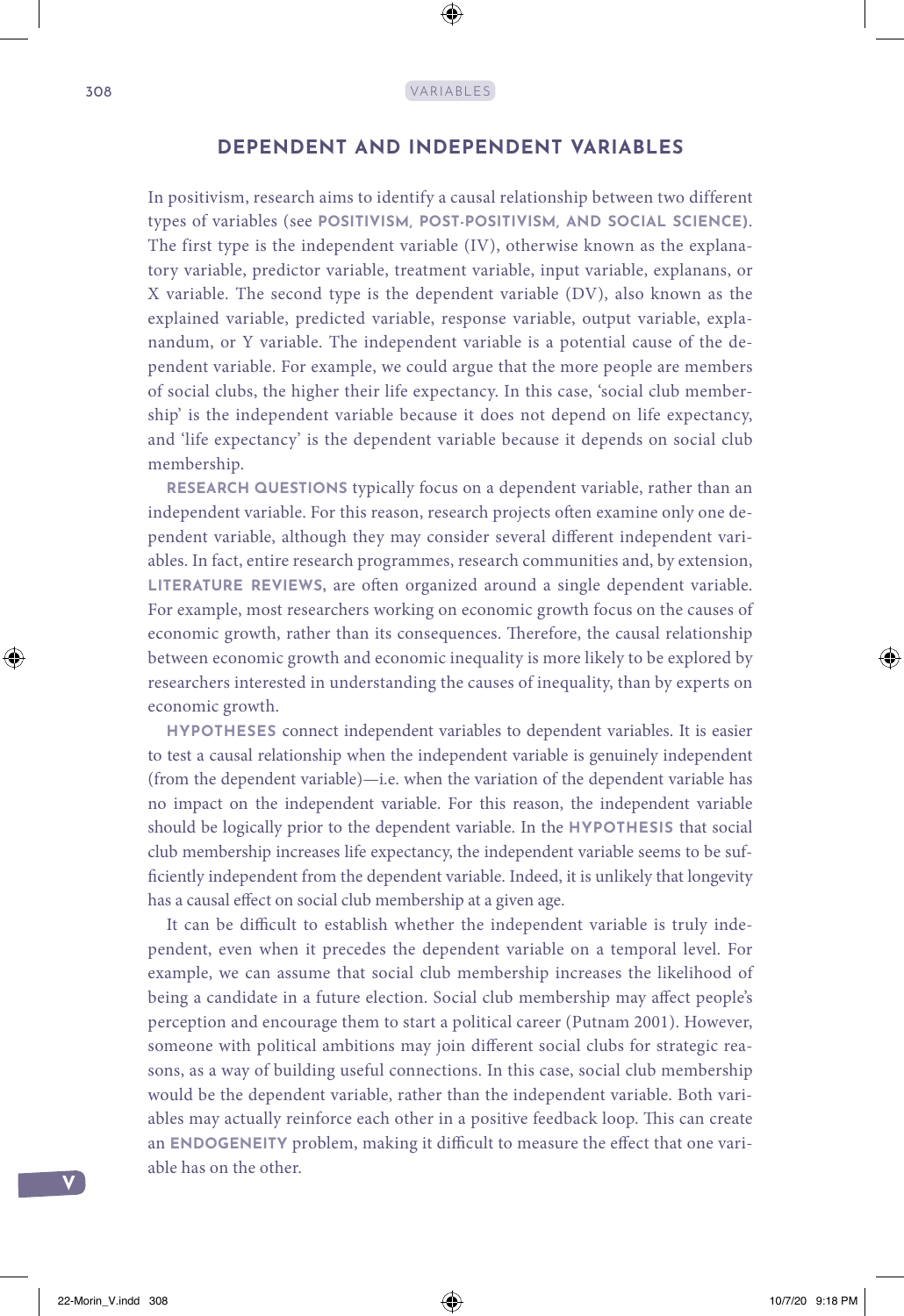### **OTHER TYPES OF VARIABLES**

The interference of other types of variables can further complicate the identification of a causal relation between a dependent and independent variable. In social sciences, most phenomena are multicausal (see **MULTICAUSALITY AND EQUIFINALITY**). For example, economic growth is not caused by a single variable, but by several variables, including demographic growth, technological progress, rule of law, and trade openness. Measuring the impact of technological development on economic growth may be complicated by these other variables. Indeed, other variables may cause a high degree of variation on the dependent variable and, thus, conceal the signifcant relation between technological progress and economic growth.

This interference can be reduced by including control variables in the analysis. Control variables—also called extraneous variables—are not the primary focus of research. The researcher controls them in order to isolate the relationship between a dependent and independent variable. When a researcher claims that technological development leads to economic growth 'other things being equal', the control variables are these 'other things' that remain constant. For a methodological perspective, a variable can be controlled in numerous ways, including carefully selecting participants in **SURVEY RESEARCH** and **EXPERIMENTATION** (see **SAMPLING TECHNIQUES**), adding variables to the model in **REGRESSION ANALYSIS**, and comparing most similar cases in a **CASE STUDY** (see **CASE SELECTION**). Irrespective of the method used, a researcher should try to control all the variables that afect the dependent variables. Failure to include control variables may result in an omitted variable **BIAS**, which can lead to the overestimation or underestimation of the relation between the dependent and independent variables.

However, a perfectly controlled enquiry is extremely difficult to achieve in social sciences for at least three reasons. First, it is difficult to distinguish between relevant and irrelevant explanatory variables and make sure that all relevant control variables are considered. (Brady and Collier 2004: 59). Second, the number of **UNITS OF ANAL-**YSIS limits the number of variables that a researcher can control. Third, a researcher may fnd it challenging to document certain variables. In some cases, she or he might substitute a given variable for a proxy variable, which is strongly correlated with the missing variable. For example, gross domestic product (GDP) is frequently used as a proxy for population well-being. However, when no satisfactory proxy is available, the researcher may have to leave this variable latent, as illustrated in Figure 15.

One type of variable, which is important to control, is the confounding variable. This variable infuences both dependent and independent variables. For example, economic downturns might lead to a political turnover, as well as to an increase in loans from the International Monetary Fund (IMF). If a researcher fails to account for the confounding variable of an economic downturn, he or she might fnd a spurious correlation between IMF loans and political turnovers—i.e. a covariation between two variables that have no causal link. If confounding variables are ignored, the null **HYPOTHESIS** may be rejected incorrectly and a correlation may be mistaken for **CAUSATION**.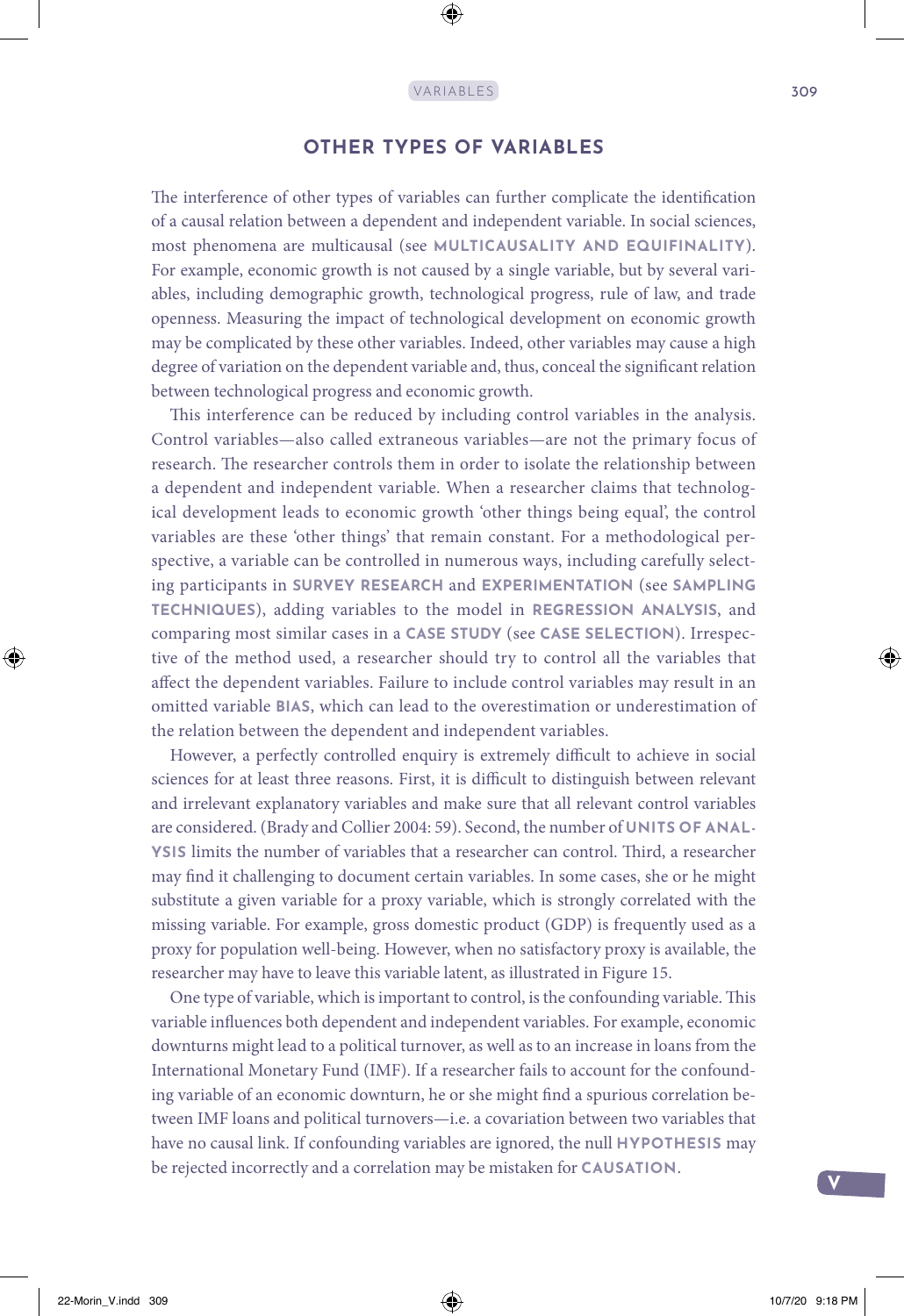

A moderating variable is another important type of variable. It can accentuate or diminish the relation between dependent and independent variables. For example, social club membership might increase annual income, but only for individuals who belong to the elite. On the contrary, an individual with a working-class background may not be able to use their social capital to generate additional income. In this case, social class is a moderating variable, which should be examined when studying the relation between social club membership and income.

Researchers can ignore other types of variables. For example, they may not consider antecedent variables (which precede the independent variables) and mediating variables, also known as intermediary variables (which transmit the efect of the independent variable to the dependent variable). Social club membership alone does not directly generate an increase in revenue. If we assume that there is a positive relation between the two variables, it is important to recognize that mediating variables also operate between the two. For example, the number of connections to potential clients is a mediating variable. However, it may be more difficult to determine the number of connections to potential clients than the number of social club memberships. A research design based on **PROCESS TRACING** can reveal the mediating variables. However, **REGRESSION ANALYSIS** ofen ignores variables, which are difficult to document or to substitute with a satisfactory proxy variable.

#### **VALUES**

When defining a variable, it is important to identify all of its possible values. The range of values should be exhaustive, in the sense that each observation should ft with at least one value, including 'unknown' and 'zero'.

There are different types of values. Categorical variables assign a nominal value to each observation, which is based on a given qualitative and non-hierarchical property. For example, the variable type of 'social clubs' can have the nominal values 'art clubs', 'sports clubs', and 'charity clubs'. Some analytical methods require that values be mutually exclusive, so

**V**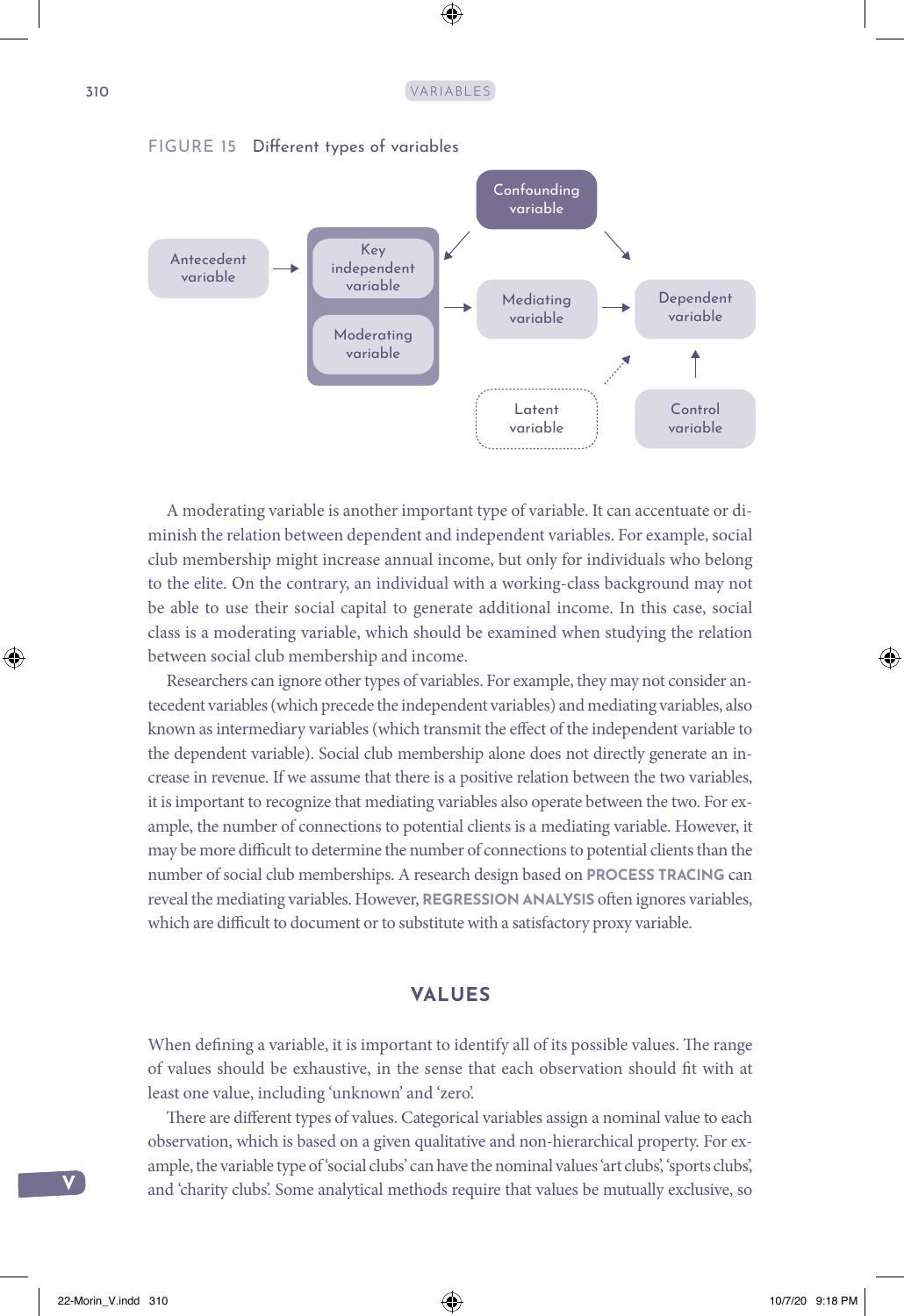#### VARIABLES 311

that one observation corresponds to a single value only (see **REGRESSION ANALYSIS**). Since one individual can belong to several diferent types of clubs, a researcher can dichotomize a categorical variable into a set of binary variables, known as dummy variables. Membership of an art club, a sports club, and a charity club are then considered to be three distinct variables, instead of three values of the same variable. There are only two possible values for each these dummy variable: yes (1) or no (0).

Other categorical variables have ordinal values. Unlike nominal values, ordinal values can be ranked in a specifc order. For example, the prestige of a social club can be ranked into three values: low, intermediary, and high status. Increasing the number of ordinal values for a given variable may improve its precision, but ofen at the expense of reliability. Classifying the prestige of a social club in a ten-point scale can be difcult. In addition, the encoded value may not be consistent if the measure is repeated.

Variables can also have numerical values. The number of social club memberships is associated with a fnite quantity of cardinal numbers, including a true zero point, which indicates the absence of social club membership. The variable 'average number of social club memberships per 1,000 inhabitants' is a ratio value: it has an infnite number of continuous values.

The types of value condition the type of analysis. Importantly, it is impossible to measure the arithmetic mean of categorical variables because the distance between different points of the scale is not necessarily equivalent. For example, although we could assess the prestige of thousands of social clubs on a scale from 1 to 10, their mean prestige score cannot be measured. The mode (the most common value) is the only central tendency measure that can be applied to nominal variables. The median (the value of the middle-ranked observation) can also be used for ordinal variables. Ratio scale is the most malleable type of value because it allows for several types of central tendency measures, such as arithmetic mean (Stevens 1946).

#### **CONCLUSION**

The language of variable and values is used primarily in the positivist tradition (see **POSITIVISM, POST-POSITIVISM, AND SOCIAL SCIENCE**). Several researchers from this tradition argue that the rules guiding quantitative analysis should equally apply to qualitative research (King, Keohane and Verba 1994). For example, they claim that the proscription of selecting cases based on the dependent variable (see **CASE SE-LECTION**) also applies to qualitative analysis.

However, some qualitative researchers reject the quantitative template and the variable terminology (Brady and Collier 2004). They argue that focusing on variables restricts their analysis unnecessarily. It forces researchers to explain phenomena, rather than describe or understand them. The variable terminology also suggests that relations between variables are mechanical and linear, despite the fact that they are often intertwined in complex unstable ways. Most critics of variable terminology prefer a more in-depth holistic approach, especially when the number of cases is small and **EPISTEMOLOGICAL** ambitions are idiographic.

**V**